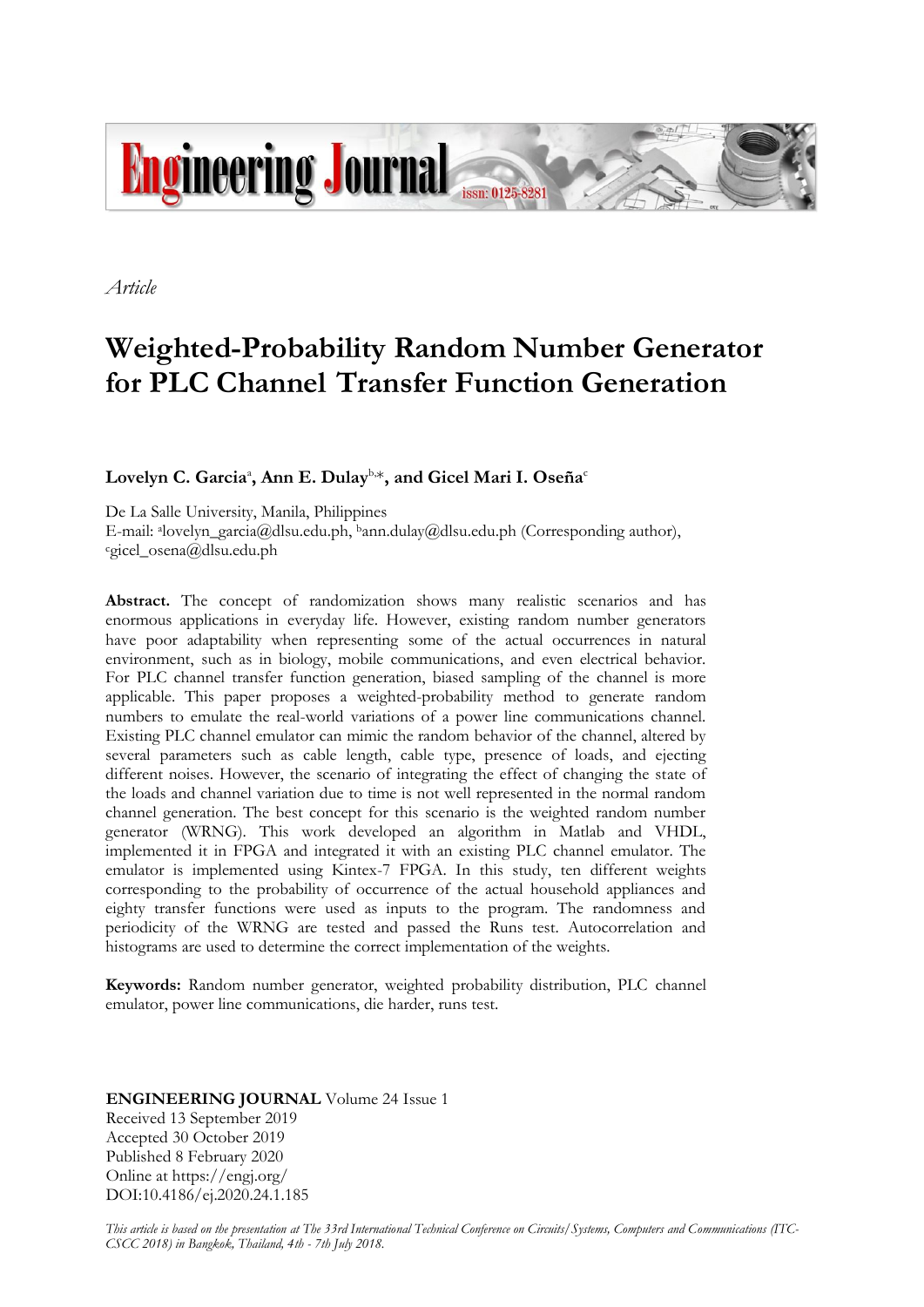## **1. Introduction**

The theory of randomization is significant in human lives, as it shows real life and natural occurrences. From ancient civilization to modern era, fate, and decision making used the concept of randomization. A simple lottery, insect colony study, particles existence are some of the examples of the application of randomness. Development in producing random numbers can be seen over time, from flipping coins, throwing up dice and now, with the advent of computers, by running algorithms [1]. The 1st algorithmic Random Number Generator (RNG) was developed by Neumann [2] but shows poor source of random number. The three common RNGs are: (1) linear congruential generator (LCG); (2) multiple recursive generator (MRG); (3) matrix congruential generator (MCG) which are discussed in detail at [3]. But there are real life data such as environmental, ecological, as well as electrical data that can be considered in the category of random based on biased sampling. A weighted distributions approach puzzle out this problem. In [4], it was mentioned that: weighted distributions take into account the method of ascertainment, by adjusting the probabilities of actual occurrence of events to arrive at a specification of the probabilities of those events as observed and recorded.

A number of researches show the importance of weighted probability in randomization; each one has its own application. To name a few, the method was applied on the following: wildlife populations and human families [5], matching the internet recipe ingredients with food composition data [6]; resource selection which is useful in designing wildlife management [7]; industrial system modeling [8]; Nakagami-m envelope distribution simulation [9] and many more. In this research, the weighted probability random number generator aims at mimicking the weighted probability load occurrences in the power line channel for the development of a realistic PLC channel emulator.

The paper comprises of six sections. In Section 2, the basic concepts and PLC indoor channel model were discussed. Section 3 contains the design of the WRNG and its algorithm. Hardware implementation was discussed in Section 4, the evaluation of the WRNG and the conclusion are presented in Sections 5 & 6 respectively.

## **2. Power Line Communications**

This section gives an overview of the power line communications concept and its channel model.

## **2.1. Basic Concepts**

Powerline Communications (PLC) is regaining attention nowadays due to useful applications that it can offer along with the emergence of new technology. For several decades, the power transmission line intended to deliver electricity is being used in voice and data transmission [10]. The electrical layout inside the household or buildings has become a channel in data sharing and in-home networking. Nowadays, there are interfacing equipment like modem that are ready to use and commercially available [11]. But for a consumer to trust this modem, it must be efficient and reliable. However, studies show that power line is a very harsh environment to radio frequency signal, that its timevarying behavior crucially affects the reliability of the modem. Testing and verification on the live wire is hazardous and lacks statistical data that can prove the reliability of the modem [12], thereby developing an emulator is appropriate. By means of emulator, it can freely capture the different real-environment scenario of a power line channel repeatedly. It can create a mathematical model of the signal environment and by software and hardware-based algorithms, configuring the channel through the transmission line parameters are possible and repeatable. Through this data, modem and other PLC interfacing equipment can be verified and tested. Some of the notable studies on channel emulation and generation are listed in [12], [13], [14], [15], [16], [17], and [18].

There are two basic approaches in dealing with PLC channel models: the phenomenological (a.k.a top-down) approach and the deterministic (a.k.a bottom-up) approach [19]. Regardless of which approach to use, the effectiveness of the channel model and how well the existing model can mimic the PLC network is of what we are interested in. In [20], it was mentioned that every piece of equipment affects the communication channel, and this was supported by Sung in [21], that the channel transfer function of the PLC varies abruptly when the topology changes, which happens when the appliances are plugged in and out and switched on and off. In [22], Cañete provided software that generates the transfer function for a network topology with seven section lines and five terminations. The five terminations comprise of three stubs for individual load impedances of appliances, and at the two ends are impedances of the modems themselves. The generation, however, of the transfer functions has equal load occurrence distribution, which is far from the realistic scenario. Data gathered from BATELEC, an electric cooperative in the Philippines; show that there are appliances that are used more often than the other appliances [23]. Table 1 shows the commonly used appliances in the household of Batangas, Philippines and the usage in terms of hours per day.

## **2.2. PLC Indoor Channel Model**

The simplest PLC channel model can be thought of as a transmission line with a linear time invariant (LTI) behavior. An LTI system is where an input-output pair exhibit an invariant response as time shift occurs. However, due to the inherent time- varying behavior of the devices that is a function of main's frequency, a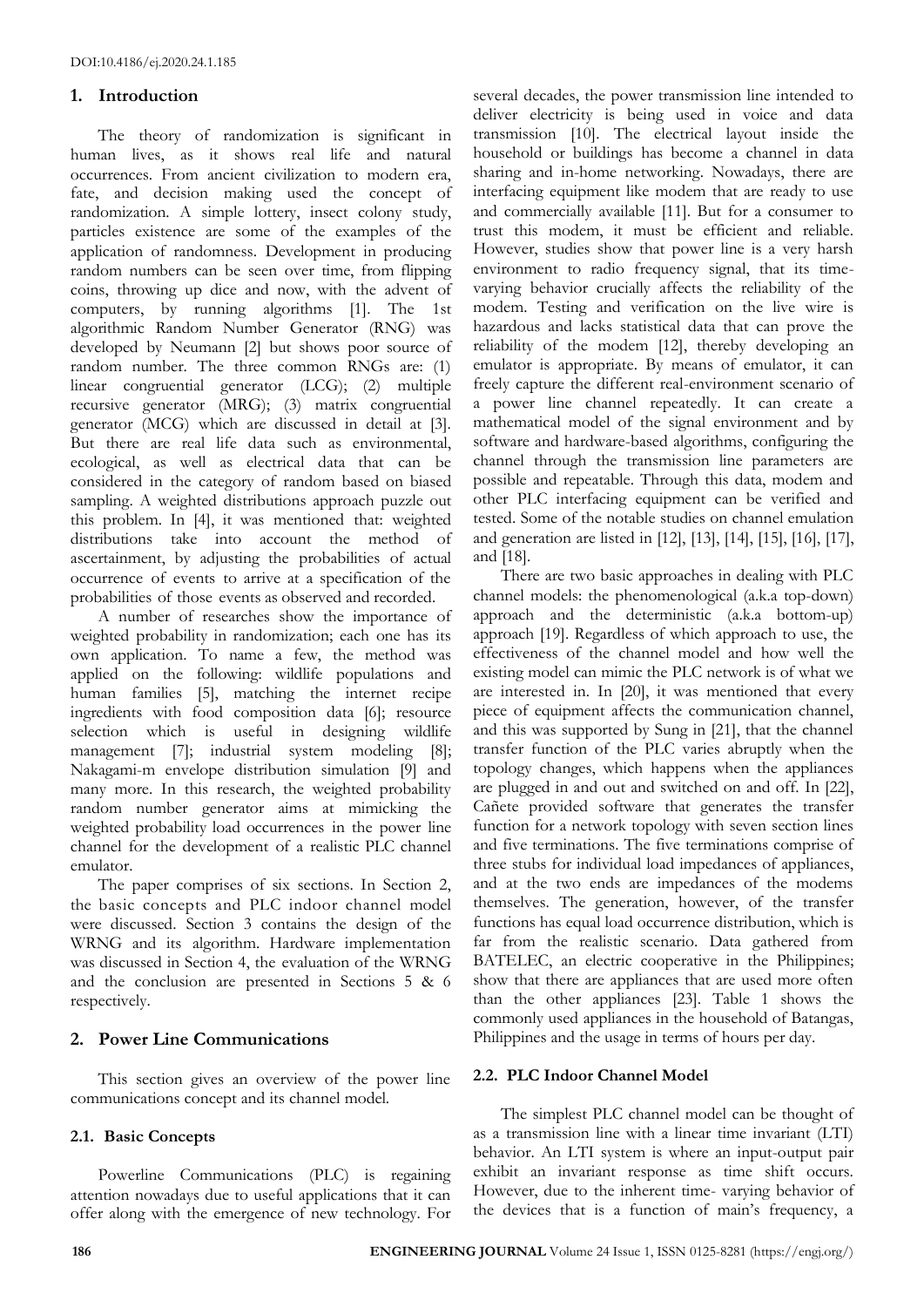channel exhibits a cyclic short-variation known as the Linear Time Varying (LTV) system. Studies pertaining to LTI and LPTV in indoor PLC were discussed in [24] and [25]. The power line is often viewed as a uniform twowire transmission line represented by two port networks (2PN). The concept of Transmission-line (TL) theory is widely used in obtaining the transfer function, impulse response, characteristics impedance and the propagation constant of the transmission line. In fact, the paper presented in [26] & [27], the generation and computation of the network transfer function is based on the TL principle. In 2PN, the relationships of the current (I) and voltage (V) at the input and output were presented by the ABCD matrix as shown in the Fig. 1:

Table 1. Top 10 commonly used household appliances in Lipa Batangas, Philippines [23].

| Rank              | Appliance/s              | Usage                  |
|-------------------|--------------------------|------------------------|
|                   |                          | (Hrs/Day)              |
| $\left(1\right)$  | Incandescent Lamp        |                        |
| $\left( 2\right)$ | Compact Fluorescent Lamp | 8                      |
| (3)               | Stand Fan                | 8                      |
| (4)               | Washing Machine          |                        |
| (5)               | TV Colored Set           | 5                      |
| (6)               | Refrigerator             | 24                     |
|                   | Rice Cooker              | $\mathfrak{D}_{\cdot}$ |
| $\left( 8\right)$ | Flat Iron                | (hrs/week)<br>3        |
| 7)                | Light Dimmer             |                        |
|                   | Air-conditioning Unit    |                        |



Fig. 1. PLC Two-port network model.

The IV relationship from 2PN network is defined by:

$$
\begin{bmatrix} V_1 \\ I_1 \end{bmatrix} = \begin{bmatrix} A & B \\ C & D \end{bmatrix} \begin{bmatrix} V_2 \\ I_2 \end{bmatrix} = T \begin{bmatrix} V_2 \\ I_2 \end{bmatrix}
$$
 (1)

where the ABCD parameters can be computed through the matrix:

$$
\begin{bmatrix} A & B \\ C & D \end{bmatrix} = \begin{bmatrix} \cosh(\gamma l) & Z_0 \sinh(\gamma l) \\ \frac{1}{Z_0} \sinh(\gamma l) & \cosh(\gamma l) \end{bmatrix}
$$
 (2)

The transfer function is defined by

$$
H(f) = \frac{Z_L}{CZ_L Z_S + AZ_L + B} \tag{3}
$$

Calculating the ABCD matrix and configuring the cable, frequency and load parameters, the existing PLC channel emulator enabled the generation of transfer functions.

#### 2.2.1. Effects of Load on PLC Network

Many research in indoor PLC noted the effect of the plugged appliances on the drastic inclusion of noise in the channel. In modeling the indoor broadband channel, the paper of [28] shows the different level of noises as the appliance is in the working state. In [29], household appliances were grouped according to the frequency behavior of their impedance. TV, PC, DVD player and Microwave are in the same class where the input impedance is the same in operating and non-operating state of the device. The impedance varies in two states every 5 minutes on Fluorescent lamp, mobile charger, internet box and TV box charger. The vacuum cleaner on the other hand has the same operating impedance with that of the power cable in short circuit. For electric heating appliances like steam irons, toasters and coffee maker, the impedance in the operating and non-operating state is different. The only device that cannot be modeled by power cable is the refrigerator. Once its plugged, it is considered as continuously 'on'. However its impedance changes based on the four conditions: door open, door closed, operating and non operating state. Table 2 shows the typical impedances of the top 10 household appliances. These impedances are used as the loads in the network topology discussed in Subsection 2.2.2.

Table 2. RF Impedance of the top 10 household appliance [30].

|                       | <b>RE IMPEDANCES</b>         |
|-----------------------|------------------------------|
| Appliance             | <b>MAGNITUDE</b>             |
|                       | $\omega(2100\text{kHz}$ (kΩ) |
| Lamp                  | 630                          |
| Fan                   | 18900                        |
| Washing Machine       | 27200                        |
| Television            | 20                           |
| Refrigerator          | 1560                         |
| Flat Iron             | 400                          |
| Air-conditioning Unit | 9750                         |
| Radio                 | 6660                         |
| Personal Computer     | 300                          |
| Rice Cooker / Stove   | 20                           |

#### 2.2.2. Network Topology

The network topology previously used by [13] and [31] was the same topology adapted on this study. The loads of the given topology were varied according to the different combinations of appliances listed in Table 2. An actual residential wiring would normally have a separate circuit for the lighting. The use of the lamp in Fig. 2 is just illustrative and may represent any device with the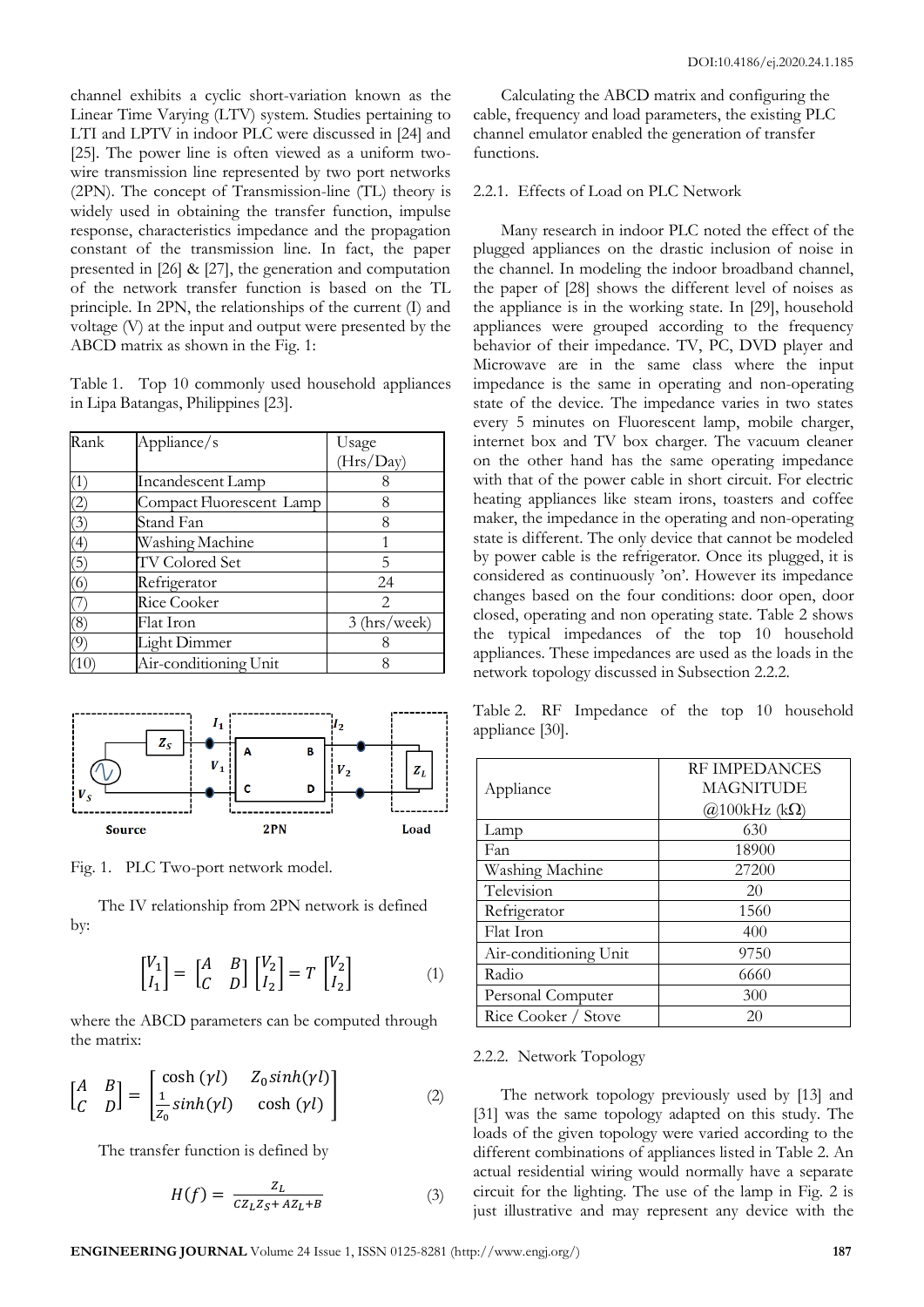same impedance. Based on Canete's emulator, the transfer functions generated were assumed to have a load with uniform distribution. However, on the data shown in Table 1, loads have biased load occurrence and therefore a simple randomization will not be able to capture a realistic PLC scenario.



Fig. 2. Example of 2PN topology with actual load connections.

## 2.2.3. PLC Channel Transfer Functions

PLC channel transfer functions were generated based on the topology and load combination discussed in Subsection 2.2.2. The RF impedance of the top 10 household appliances listed in Table 2 were used as the load impedance of the network. The Transfer Functions (TFs) were clustered into 10 groups based on their plot characteristics for the purpose of identification during the hardware implementation. Figure 3 shows transfer function plots for each cluster. Each cluster contains eight transfer functions that has the same weighted probability of occurrence based on Table 1. Except for cluster RNG\_01 and RNG\_10, the transfer function plots of the eight possible load combinations of the seven-segment network for the other clusters are almost the same.



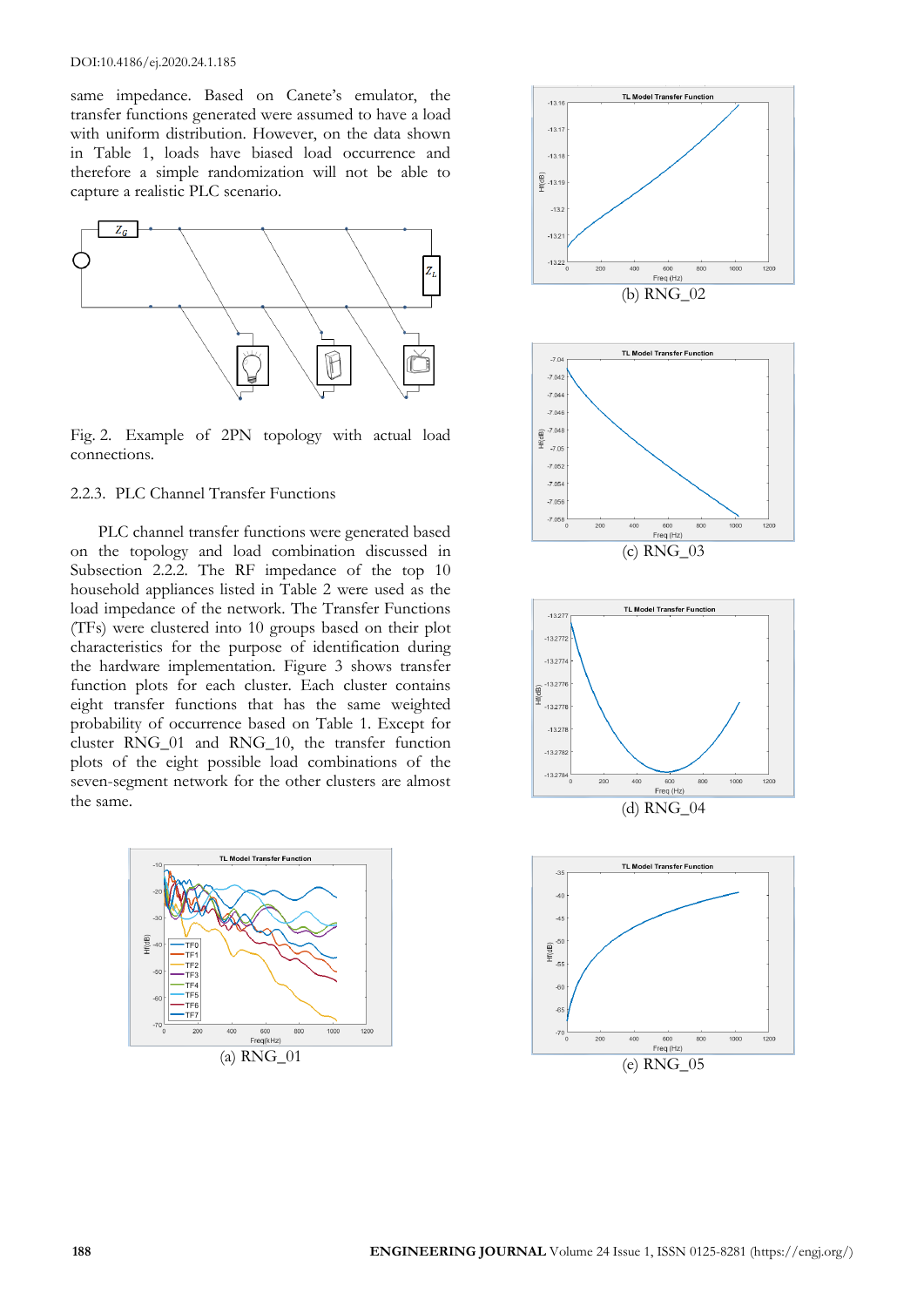



Fig. 3. Transfer Functions Plot Characteristics of Groups 1 to 10.

# **3. Design of Weighted Random Number Generator**

This section provides the mathematics, operations, and the integration of WRNG with the PLC channel emulator.

## **3.1. Weighted Random Number Generator (WRNG)**

The generation of random numbers based on biased sampling starts with a set of weights for each item in a population. Once the weights are already determined, the weights are added cumulatively and the random number generator (RNG) generates a number between 0 and the total sum of weights. Table 3 shows the summary of the process. This process is applied to the generation of the PLC transfer functions of the PLC channel emulator discussed in the succeeding section.

Table 3. Weighted Random Method [32].

- 1) Calculate the sum of the weights.
- 2) Get a random number between 0 and the sum of weights.
- 3) Check every random number if it is less than the cumulative sum.
- 4) Pick the number satisfying the conditions on step 3.

## **3.2. Weighted Random Number Generator for PLC Channel Transfer Function Generation**

The proposed scheme for WRNG is shown in Fig. 4. The Weighted Probability Random Number Generator block is designed using the concepts discussed in Sec. 3.1. The RNG blocks contain the basic random number generator and the transfer functions (TF) based on the weight assignments in Table 4. Instead of the usual 1 array with N number of elements, it has several arrays or random number generator. Each RNG block will be sampled uniformly and then weighted to derive on the desired sequence.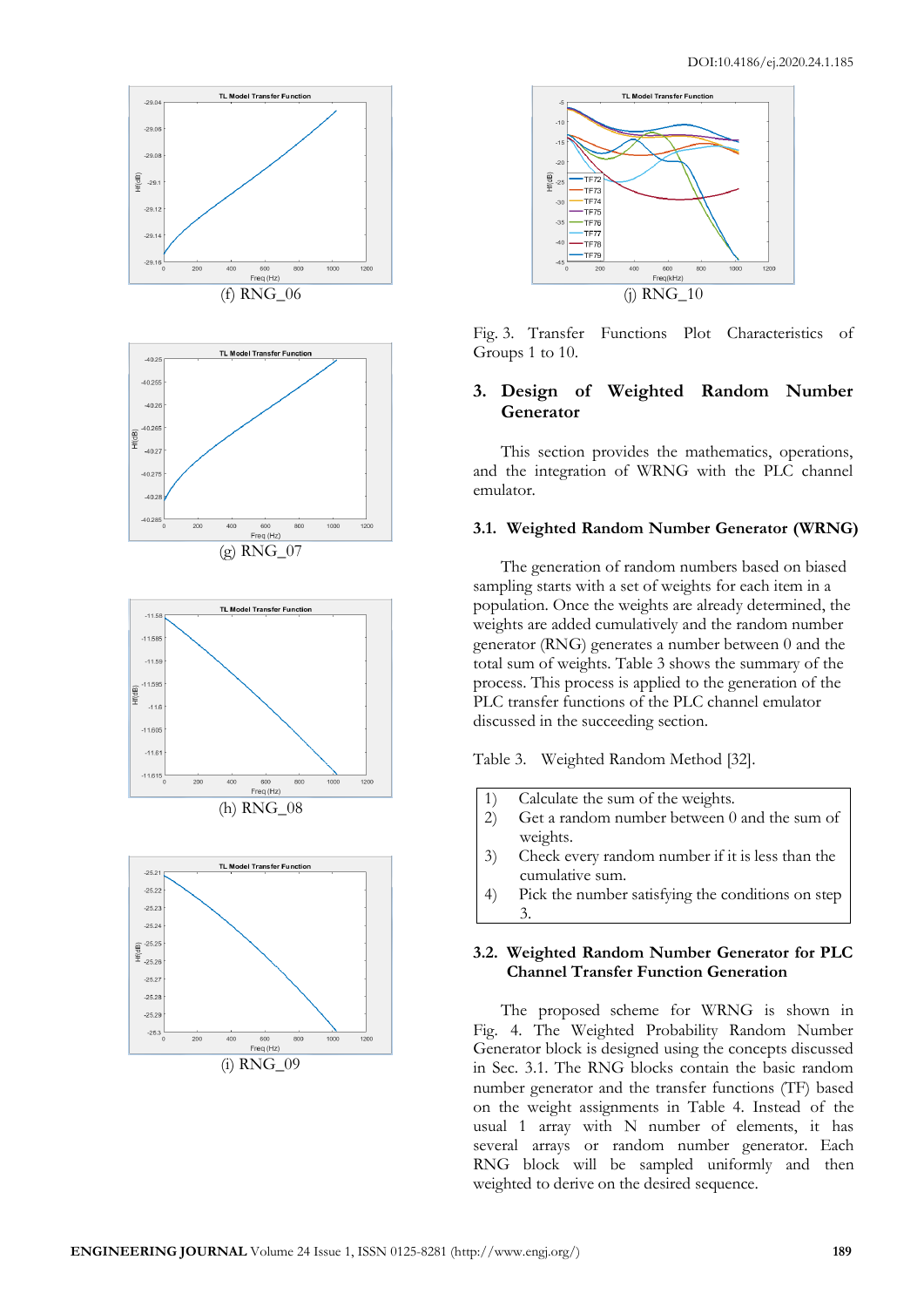

Fig. 4. Proposed weighted-probability number generator.

Table 4. Transfer Functions generator groups according to weight assignments.

| <b>TF Blocks</b> | Number Range | Assigned Weight |
|------------------|--------------|-----------------|
| RNG 01           | $0 - 7$      | 24%             |
| $RNG_02$         | $8 - 15$     | 18%             |
| RNG 03           | $16 - 23$    | 15%             |
| $RNG_04$         | $24 - 31$    | 12%             |
| RNG 05           | $32 - 39$    | 10%             |
| <b>RNG 06</b>    | $40 - 47$    | $8\%$           |
| $RNG_07$         | $48 - 55$    | $6\%$           |
| RNG 08           | $56 - 63$    | $4\%$           |
| RNG 09           | $64 - 71$    | $2\%$           |
| RNG 10           | $72 - 79$    | $1\%$           |

The algorithm for the generation of the PLC channel transfer function is given in Table 5. As provided in Sec. 2.2.3, the groupings are based on the probability of occurrence of the scenario for the transfer function. Each group has uniform distribution. It is the weighted RNG that causes one of the groups to be chosen. The difference between the generated number and the cumulative sum is computed. If the difference is less than the cumulative sum, the associated number on the list will be picked, otherwise, it will continue iterating.

Table 5. Algorithm in Generating the PLC channel transfer function based on weighted probability.

| 1) Run all RNGs with uniform distribution.        |
|---------------------------------------------------|
| 2) Run WRNG with weighted distribution.           |
| 3) Normalize the weights.                         |
| 4) Construct the desired random numbers sequence. |
|                                                   |

The metrics in determining the correctness of the generated number based on the given weights are presented in the next section.

## **3.3. Weighted Random Number Generation Metrics**

The concept in generating weighted numbers rooted from [33] where a list of fruits was biasedly selected according to its weighted probability.

$$
\frac{\% \text{ Probability of Occurrence}}{\text{Number of actual outcomes}} \tag{4}
$$
\n
$$
\frac{\text{Number of actual outcomes}}{\text{Total number of possible outcomes}}
$$

The computed % probability of occurrence was statistically tested to check whether the value is greater than or less than to the set value. This test is known as the two-tailed test which states that if the sample being tested falls either of the critical areas, the alternative hypothesis is accepted instead of the null hypothesis [35]. The hypotheses are:

: There is no significant difference between the computed value and the set value;

 $H_A$ : There is significant difference between the computed value and the set value.

Reject *Ho* if t-value (statistics value) is  $\leq$  or  $\geq$  2.262 at 0.05 level of significance. The degrees of freedom *(DF)* and t-value were defined by the Eq. (5) and Eq. (6).

$$
DF = N - 1 \tag{5}
$$

where *N* is equal to the number of samples.

$$
t = \frac{X - \mu_u}{S/\sqrt{N}}\tag{6}
$$

where: X: mean;  $\mu_u$ : set value; S: standard deviation

Randomness is only present in human minds, not in the objective world according to [34]. It is therefore necessary to test the random numbers if they meet some of the statistical tests ensuring that they are not

=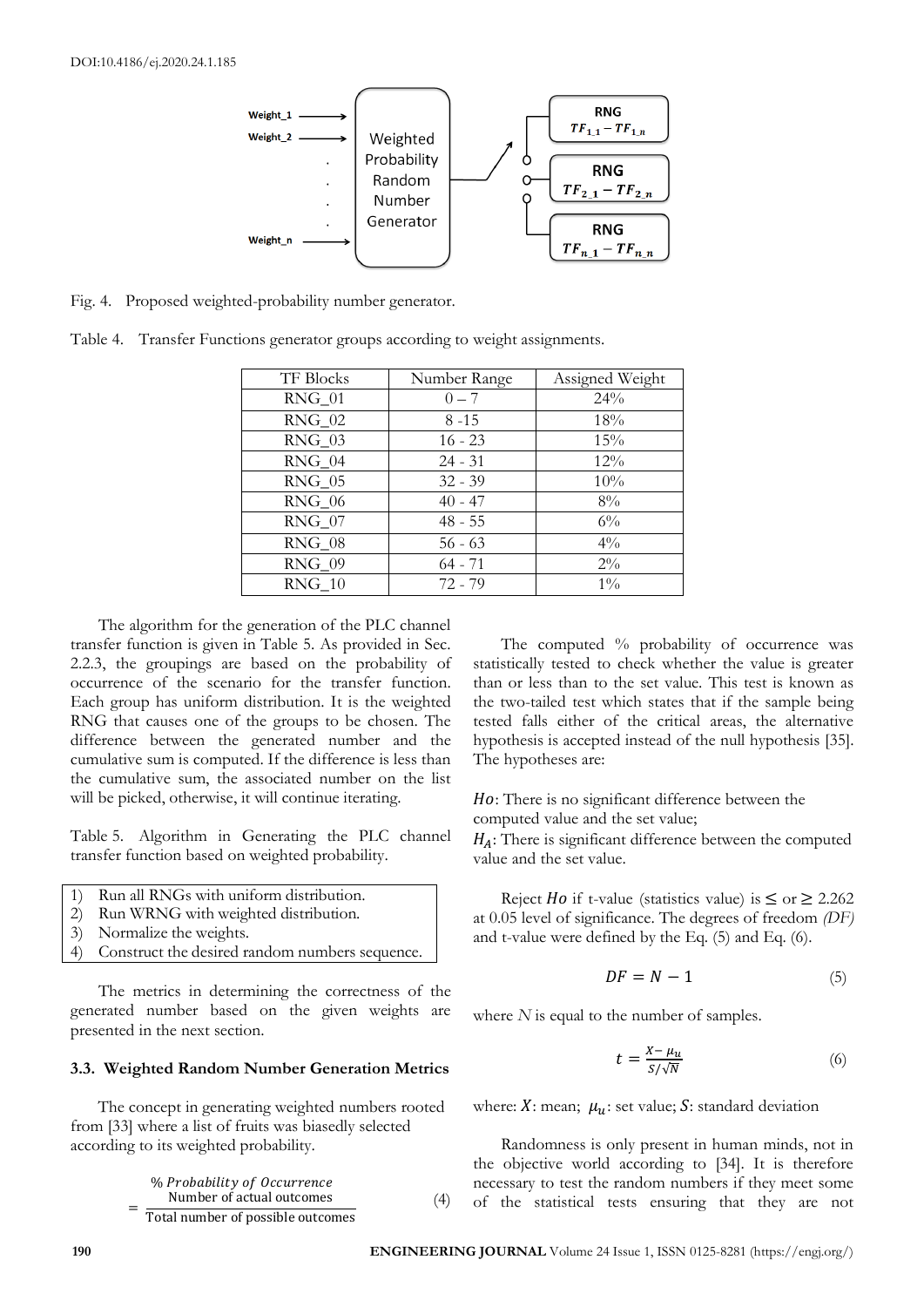DOI:10.4186/ej.2020.24.1.185

"decodable". There are softwares available that is being used in testing the randomness of the sequence. The popular test packages are DIEHARD, NIST test suite, CRYPTX and ENT. Runs test however is a type of random test that can be computed without requiring a different operating system. For numeric data, the "Runs above and Below the Median" is appropriate to use. A sample consisting of numerical measurements or observations can be treated similarly by assigning a "1" to values above the median and a "0" to values below the median. Numbers equal to the median is omitted. Equations 7, 8 and 9 were used to compute for the test statistics  $(Z)$  where  $n_1$  and  $n_2$  are the number of zeros and ones respectively in the series,  $\mu$  denotes the number of observed runs,  $\mu_u$  is the expected number of runs and  $\sigma_u$  is the standard deviation of the number of runs. At 5% significance level, a test statistics *(Z)* with an absolute value less than 1.96 indicates randomness.

$$
\mu_u = \frac{2n_1n_2}{n_1 + n_2} + 1 \tag{7}
$$

$$
\sigma_u = \sqrt{\frac{2n_1n_2(2n_1n_2 - n_1 - n_2)}{(n_1 + n_2)^2(n_1 + n_2 - 1)}}
$$
(8)

$$
Z = \frac{\mu - \mu_u}{\sigma_u} \tag{9}
$$

Another measurement tool applicable for the weighted probability are the histogram and autocorrelation. As histogram gives an accurate representation of the distribution of data, autocorrelation can measure the repeatability of the generated number on a given time. Given a random number sequence  $x(n)$  with a period of *N*, where index *m* is called the shift or lag parameter. The autocorrelation  $r_{xx}(m)$  of the sequence  $x(n)$  to the shifted copy of the original sequence  $x(n - m)$  is defined by:

$$
r_{xx}(m) = \sum_{n=-\infty}^{\infty} x(n) x(n-m) \qquad (10)
$$

Therefore,

$$
r_{xx}(m+N) = \sum_{n=-\infty}^{\infty} x(n) x(n-(m+N))
$$
  
= 
$$
\sum_{n=-\infty}^{\infty} x(n) x((n-m)-N)
$$
  
= 
$$
\sum_{n=-\infty}^{\infty} x(n) x(n-m)
$$
  
= 
$$
r_{xx}(m)
$$
 (11)

and

$$
r_{xx}(m-N) = \sum_{n=-\infty}^{\infty} x(n) x(n-(m-N))
$$
  
= 
$$
\sum_{n=-\infty}^{\infty} x(n) x((n-m)+N)
$$
  
= 
$$
\sum_{n=-\infty}^{\infty} x(n) x(n-m)
$$
  
= 
$$
r_{xx}(m)
$$
 (12)

## **4. Hardware Implementation of Weighted Random Number Generator**

The block diagram of the Weighted Random Number Generator (WRNG) is shown in Fig. 5. It comprises of the Cumsum module, the RNG module, the Index Finder module, the Transfer Function Generator Blocks (labeled RNG\_01 to RNG\_10) and a multiplexer (MUX). The ten (10) different weights are the inputs of the module "'cumsum"' and were added cumulatively to produce an array of cumulative weight. The "'RNG"' module generates a random number in uniform distribution between 0 and the total sum of the weights. At the "'Index Finder"' module, every number generated from the RNG module was subtracted to the cumulative weights starting from the first weight assignment. If the difference is less than or equal to zero at the first weight, then the index will be "'1"', otherwise the number will be subtracted to the next given weight. It simply find the index where the difference is not greater than zero. The output of the Index Finder will assert which TF generator block would perform the random number generation. Multiplexer has 10 select lines and generated one weighted random number every clock cycle. There are eighty PLC transfer functions grouped into ten groups (RNG\_01 to RNG\_10), where each group has a specific weight assigned to it according to the probability of usage mentioned in the previous section. Table 3 shows the assignment of weights. Weight assignment corresponds to the nominal hours of usage of a household appliances in Table 1. The network topology with refrigerator was assigned 24% probability due to its 24 hours "'on state"' operation. On the other hand, transfer function having washing machine as load has the smallest probability of occurrence with 1% weight assignment. The WRNG module was then interfaced to the existing emulator of [13] as shown in Fig. 6.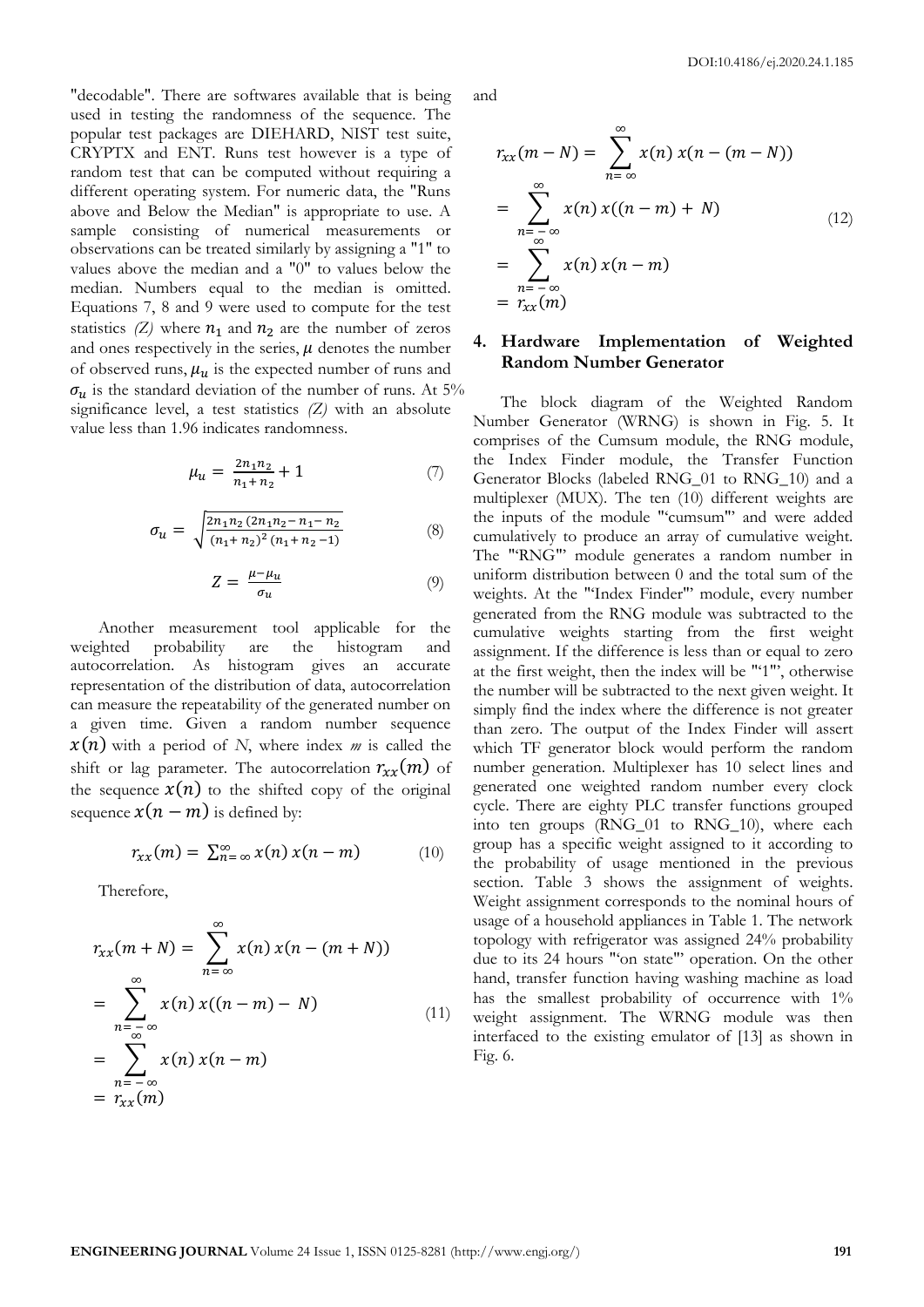

Fig. 5. WRNG block diagram.



Fig. 6. Hardware Implementation of PLC channel emulator with WRNG.

## **5. Data and Results**

## **5.1. Evaluation of the Weighted Random Number Generator**

The performance of the WRNG is measured using histogram and runs test. Figure 7 shows the histogram for the 1,000 samples generated both in Matlab and Xilinx, where the x-axis represents the range of numbers and y-axis displays how many times the number was occurred on a given run. The plots has different bar heights specifying that there are numbers appearing more than the other which is what is expected on the design. The corresponding mean and deviation from the assigned weights are presented in Table 6 and Table 7 using two-tailed test. Based on the t-values computation, the actual weighted percentage has no significant difference with that of the set value of the numbers generated in Matlab and Xilinx.

Runs test above and below the median were conducted on the generated numbers in Matlab and Xilinx. The computed Z-value was computed based on the equations discussed in Subsection 3.3. Table 8 summarized the test results conducted on 10 runs each in Matlab and Xilinx. All samples had a Z-value less than 1.96 which implies that the numbers were randomly generated.

#### **5.2. Evaluation of Emulator with WRNG**

Different plot characteristics was intentionally selected to easily check if the emulator performs weighted random sampling of the transfer functions. Figure 8 shows the input and output waveform of the emulator. The top waveform is the input measured using Channel 1 of the oscilloscope and the bottom is the output (measured at Channel 2). The input is maintained at 1.07 V. It is evident at the output the change in amplitude and phase depending on the attenuation and phase margin caused by the generated transfer function. This mimics how signal gets attenuated as the PLC channel experiences different loading and channel scenario. Figure 9 shows the zoomed-out view of the waveform highlighting the phase difference between the input and output for each transfer function as it passes through the emulated channel. These measurements are used to demonstrate the success of the inclusion of the WRNG in the previously designed emulator that uses an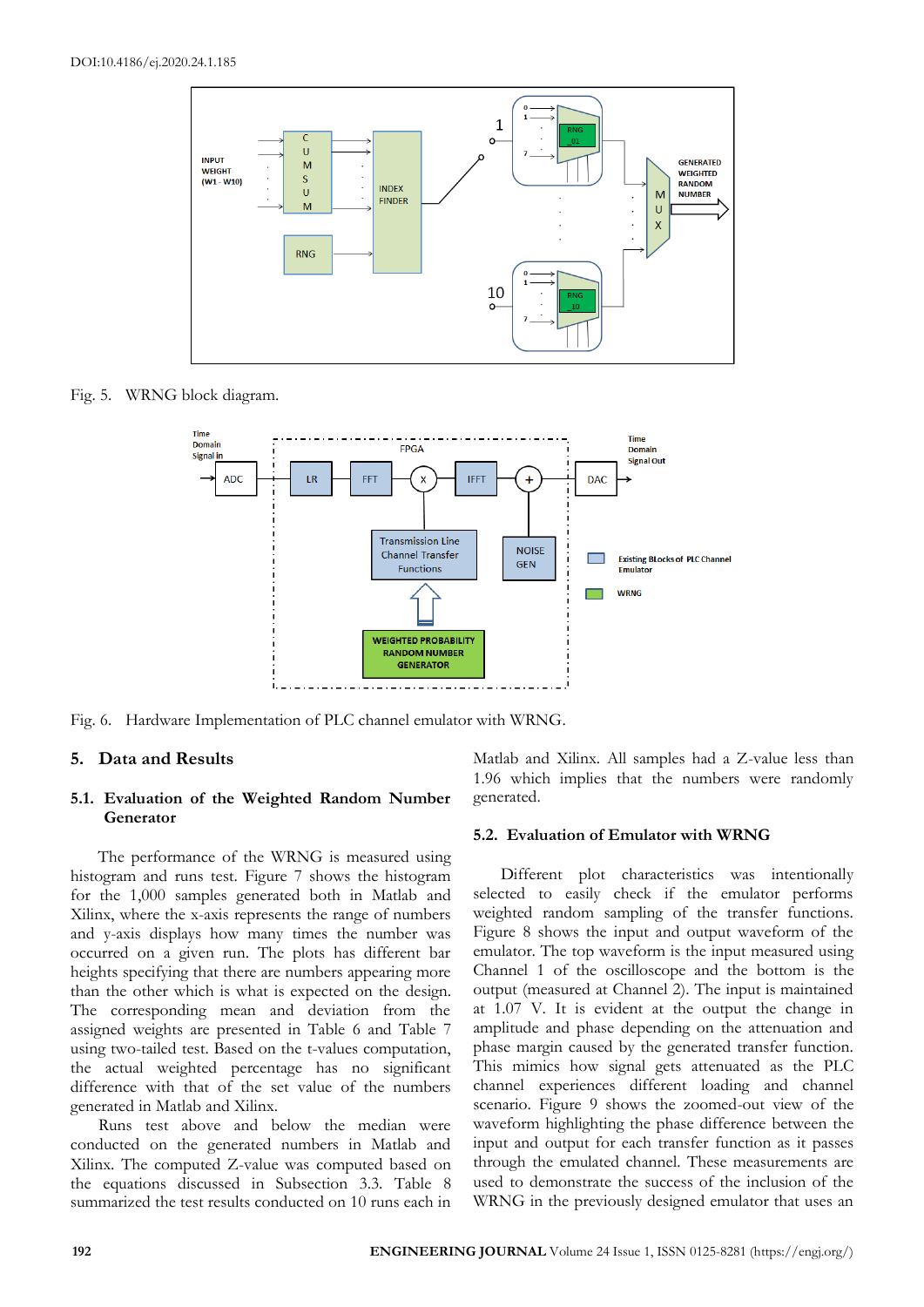ordinary random number generator to generate the transfer function.

## **6. Conclusion**

Weighted Random Number Generation offered a different approach in generating the transfer functions for PLC channel emulator. Its concept is best appropriate in PLC channels with time-varying behavior, a more realistic scenario compared to the emulator using a usual Random Number Generator. A simple mathematical equation like the cumulative sum mixed with the known random number generator (RNG) method made up the WRNG design. The RNG is implemented using the LFSR which was modified by using 32 bits as its seed, several bits were connected through an XOR gates. A 10 pseudo weight inputs formulated the probability of occurrence of the RNG, which must have a total of 100. Both the software simulation's result showed a biased sampling after generating a prescribed number of runs. Eighty (80) transfer functions with distinct waveforms are coded individually in VHDL as LUT. The step by step method in generating the WRNG in MATLAB was translated into individual VHDL module. This made the coding simpler and easier to synthesize before making up the whole module. Hardware implementation includes the interfacing done between the WRNG and the existing PLC channel emulator by [31]. Proper bit declaration, signal assignment and port connection are essential in interfacing. Based on the data gathered after the software simulation and hardware implementation, the proposed design is effective in changing the probability of occurrence of the transfer function. The data from

histogram and random testing showed that numbers are appearing in random following the probability of weights designated to each transfer function group.





Fig. 7. Histogram of Weighted Numbers Generated in Matlab Xilinx.

| <b>Set Value</b> | Mean  | <b>Stdev</b> | T-value | Decision     | Interpretation |
|------------------|-------|--------------|---------|--------------|----------------|
| 24               | 24.21 | 1.01         | 0.66    | Accept $H_0$ | <b>NSD</b>     |
| 18               | 18.09 | 1.35         | 0.21    | Accept $H_0$ | <b>NSD</b>     |
| 15               | 15.04 | 1.07         | 0.12    | Accept $H_0$ | <b>NSD</b>     |
| 12               | 11.86 | 1.52         | $-0.29$ | Accept $H_0$ | <b>NSD</b>     |
| 10               | 9.55  | 0.63         | $-2.24$ | Accept $H_0$ | <b>NSD</b>     |
| 8                | 7.82  | 0.94         | $-0.60$ | Accept $H_0$ | <b>NSD</b>     |
| 6                | 6.25  | 0.68         | 1.17    | Accept $H_0$ | <b>NSD</b>     |
| 4                | 4.13  | 0.37         | 1.11    | Accept $H_0$ | <b>NSD</b>     |
| $\overline{2}$   | 1.93  | 0.44         | $-0.50$ | Accept $H_0$ | <b>NSD</b>     |
|                  | 1.12  | 0.31         | 1.22    | Accept $H_0$ | <b>NSD</b>     |

Table 6. Two-tailed test for % of probability of occurrence in Xilinx.

NSD: No significant difference.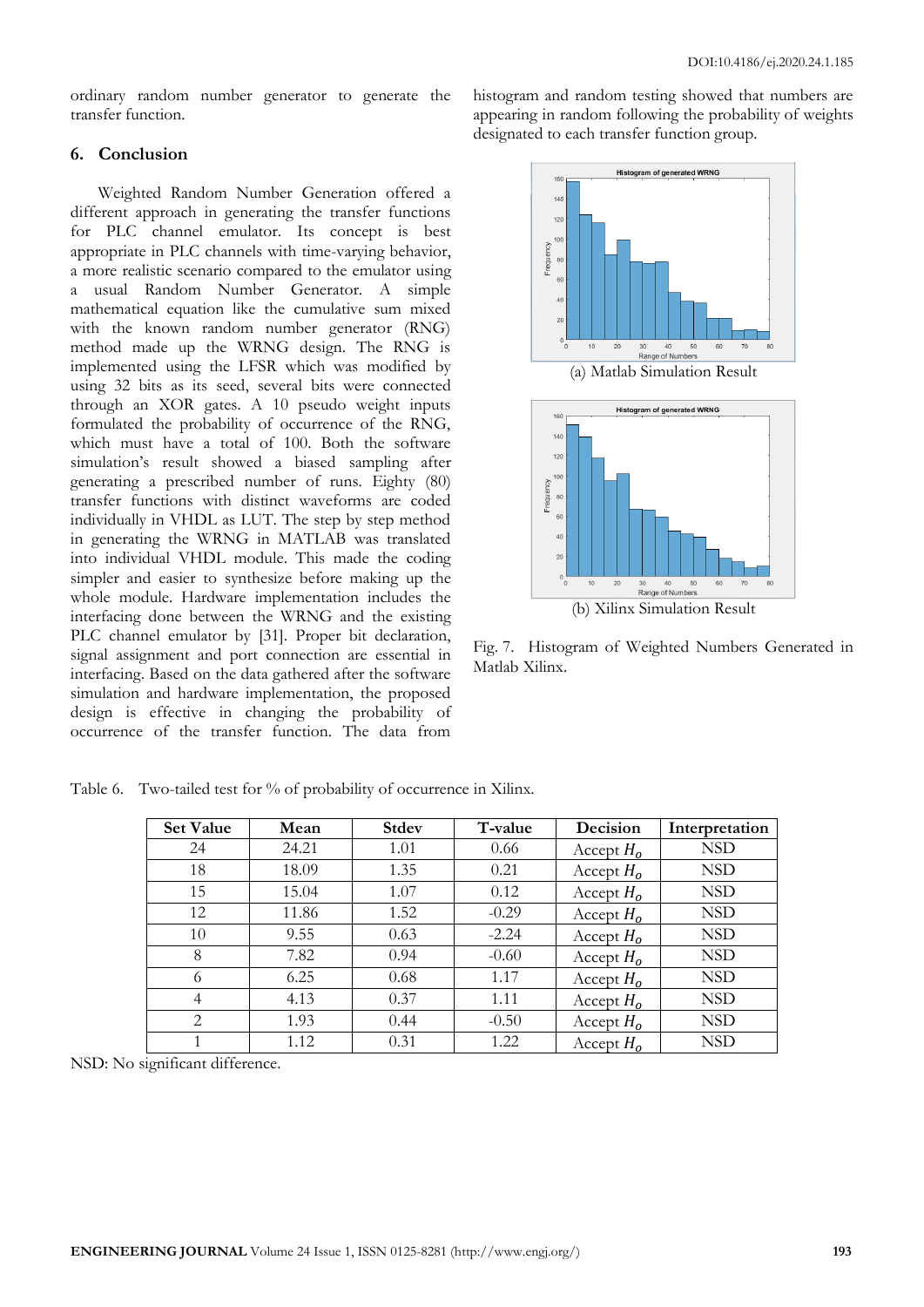| <b>Set Value</b> | Mean  | <b>Stdev</b> | T-value | Decision     | Interpretation |
|------------------|-------|--------------|---------|--------------|----------------|
| 24               | 24.50 | 0.98         | 1.61    | Accept $H_0$ | <b>NSD</b>     |
| 18               | 18.45 | 0.88         | 1.62    | Accept $H_0$ | <b>NSD</b>     |
| 15               | 14.71 | 0.72         | $-1.28$ | Accept $H_0$ | <b>NSD</b>     |
| 12               | 12.14 | 0.87         | 0.51    | Accept $H_0$ | <b>NSD</b>     |
| 10               | 9.55  | 0.91         | $-1.56$ | Accept $H_0$ | <b>NSD</b>     |
| 8                | 7.70  | 0.55         | $-1.74$ | Accept $H_0$ | <b>NSD</b>     |
| 6                | 6.15  | 0.61         | 0.77    | Accept $H_0$ | <b>NSD</b>     |
| $\overline{4}$   | 4.16  | 0.42         | 1.21    | Accept $H_0$ | <b>NSD</b>     |
| $\overline{2}$   | 1.81  | 0.36         | $-1.68$ | Accept $H_0$ | <b>NSD</b>     |
| 1                | 0.83  | 0.30         | $-1.80$ | Accept $H_0$ | <b>NSD</b>     |

Table 7. Two-tailed test for % of probability of occurrence in Matlab.

NSD: No significant difference.

Table 8. Runs Test of the generated weighted random numbers.

| $Run#$ : | Z-value  | Result | Z-value  | Result |
|----------|----------|--------|----------|--------|
|          | (Matlab) |        | (Xilinx) |        |
| 1        | 1.2061   | Random | 1.8277   | Random |
| 2        | 0.4122   | Random | 0.2010   | Random |
| 3        | 0.4900   | Random | 0.4020   | Random |
| 4        | 0.8208   | Random | 0.0765   | Random |
| 5        | 0.2010   | Random | 0.2010   | Random |
| 6        | 1.6081   | Random | 0.2010   | Random |
| 7        | 1.6081   | Random | 0.2010   | Random |
| 8        | 0.4063   | Random | 0.3052   | Random |
| 9        | 1.4364   | Random | 1.4071   | Random |
| 10       | 0.4063   | Random | 1.8434   | Random |



Fig. 8. PLC Channel Emulator Input and Output waveforms.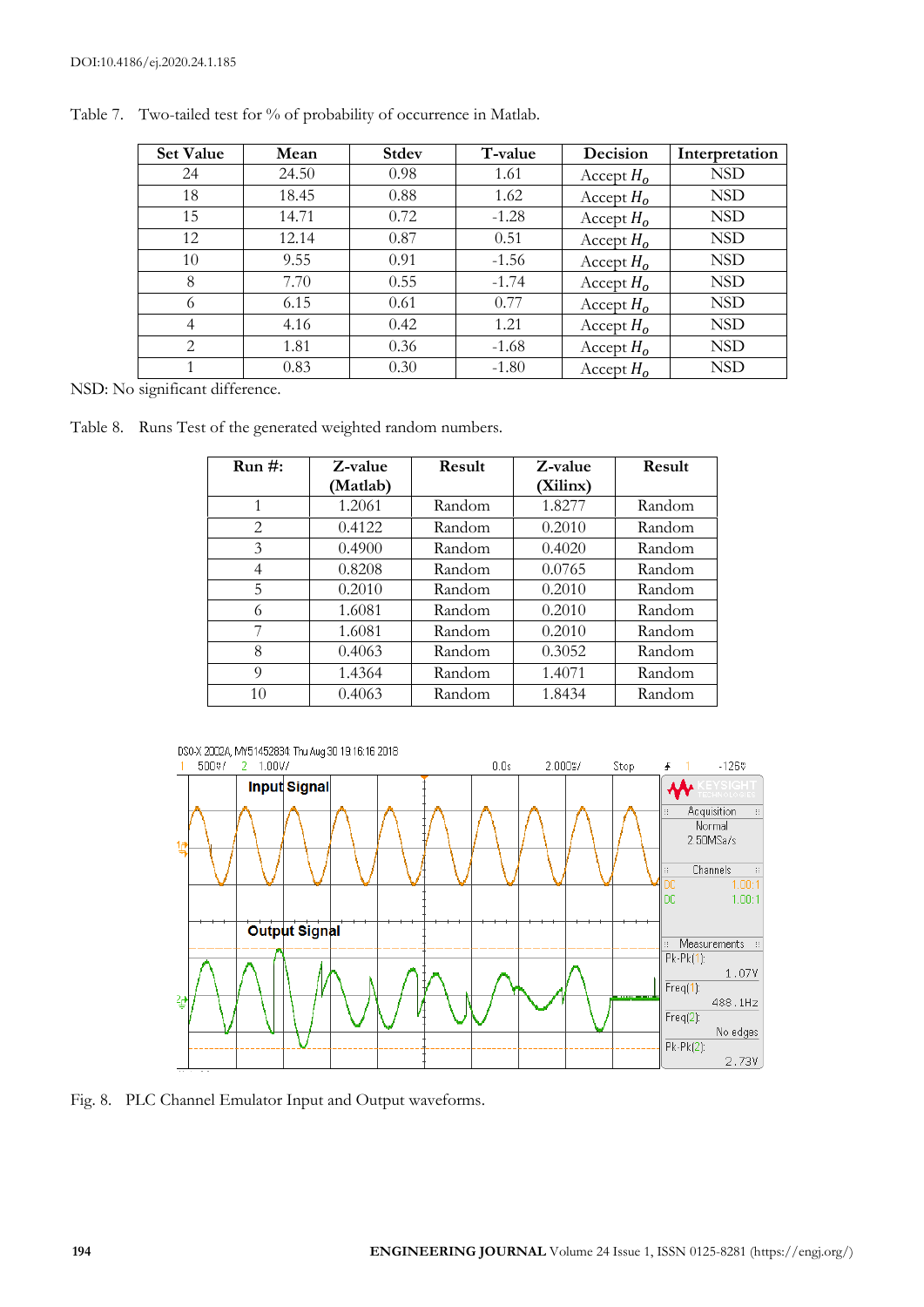

Fig. 9. Emulator Phase difference between the input and output signals.

## **References**

- [1] P. L'Ecuyer, "History of uniform random number generation," in *2017 Winter Simulation Conference (WSC)*, Dec. 2017, pp. 202–230.
- [2] Y. Dodge, "A natural random number generator," *International Statistical Review/Revue Internationale de Statistique*, vol. 64, no. 3, pp. 329-344, 1996.
- [3] L.-Y. Deng and D. K. J. Lin, "Random number generation for the new century," The American Statistician, vol. 54, no. 2, pp. 145-150, May 2000.
- [4] G. Patil, "Weighted distributions," in *Encyclopedia of Environmetrics*. Wiley, 2002.
- [5] G. P. Patil and C. R. Rao, "Weighted distributions and sizebiased sampling with applications to wildlife populcztions and human families," *Biometrics*, vol. 34, pp. 179-189, June 1978.
- [6] T. Eftimov and B. K. Seljak, "POS taggingprobability weighted method for matching the internet recipe ingredients with food composition data," in *Proceedings of the 7th International Joint Conference on Knowledge Discovery, Knowledge Engineering and Knowledge Management (IC3K 2015),* Lisbon, Portugal, vol. 1, pp. 330-336.
- [7] S. R. Lele and J. L. Keim, "Weighted distributions and estimation of resource selection probability functions," *Ecology*, vol. 87, no. 12, pp. 3021-3028, Dec. 2006.
- [8] X. Yuan, Z. Ge, Z. Song, Y. Wang, C. Yang, and H. Zhang, "Soft sensor modeling of nonlinear industrial processes based on weighted probabilistic projection regression," *IEEE Transactions on Instrumentation and Measurement*, vol. 66, no. 4, Apr. 2017.
- [9] S. Lei, L. Xiaoping, L. Yanming, and Z. Lei, "An effcient weighting method for nakagami-m envelope distribution simulation," presented at *2015 International Conference on Intelligent Information Hiding and Multimedia Signal Processing (IIH-MSP)*, Sep. 23-25, 2015.
- [10] M. I. Arefeen, M. A. Samad, and M. A. Nur, "The power line home automation type communication system for voice communication and data transmission using an existing power line," presented at *2014 9th International Forum on Strategic Technology (IFOST)*, Oct. 21-23, 2014, Bangladesh.
- [11] Witikee. (n.d.). *Energy Management Solutions* [Online]. Available:

http://www.witikee.com/energymanagement.php

- [12] M. Bauer, W. Liu, and K. Dostert, "Channel emulation of low-speed plc transmission channels," in *2009 IEEE International Symposium on Power Line Communications and Its Applications*, March 2009, pp. 267– 272.
- [13] A. E. Dulay and L. Y. Materum, "Random channel generator for PLC channel emulator," presented at *The DLSU Research Congress 2018*, De La Salle University, Manila, Philippines, June 20 to 22, 2018.
- [14] A. E. Dulay, R. Sze, A. Tan, Y.-H. Huang, R. Yap, and L. Materum, "FPGA implementation of an indoor broadband power line channel emulator," presented at *KICS-IEEE International Conference on Information and Communications with Samsung LTE & 5G Special Workshop*, 2017.
- [15] L. Wei, Z. Xue, and Q. Liu "Research and software implementation of PLC channels simulation system based on FPGA," presented at *International Conference on Intelligent Systems Research and Mechatronics Engineering (ISRME 2015)*, 2015.
- [16] G. Marrocco, D. Statovci, and S. Trautmann, "A PLC broadband channel simulator for indoor communications," presented at *[2013 IEEE 17th](https://ieeexplore.ieee.org/xpl/mostRecentIssue.jsp?punumber=6520967)  [International Symposium on Power Line Communications](https://ieeexplore.ieee.org/xpl/mostRecentIssue.jsp?punumber=6520967)  [and Its Applications](https://ieeexplore.ieee.org/xpl/mostRecentIssue.jsp?punumber=6520967)*, Mar. 24-27, 2013.
- [17] F. Canete, L. Diez, J. Cortes, J. Sanchez-Martinez, and L. M. Torres, "Time-varying channel emulator for indoor power line communications," presented at *IEEE "GLOBECOM"*, 2008.
- [18] F. Versolatto and A. M. Tonello, "A mimo plc random channel generator and capacity analysis," presented at *2011 IEEE International Symposium on*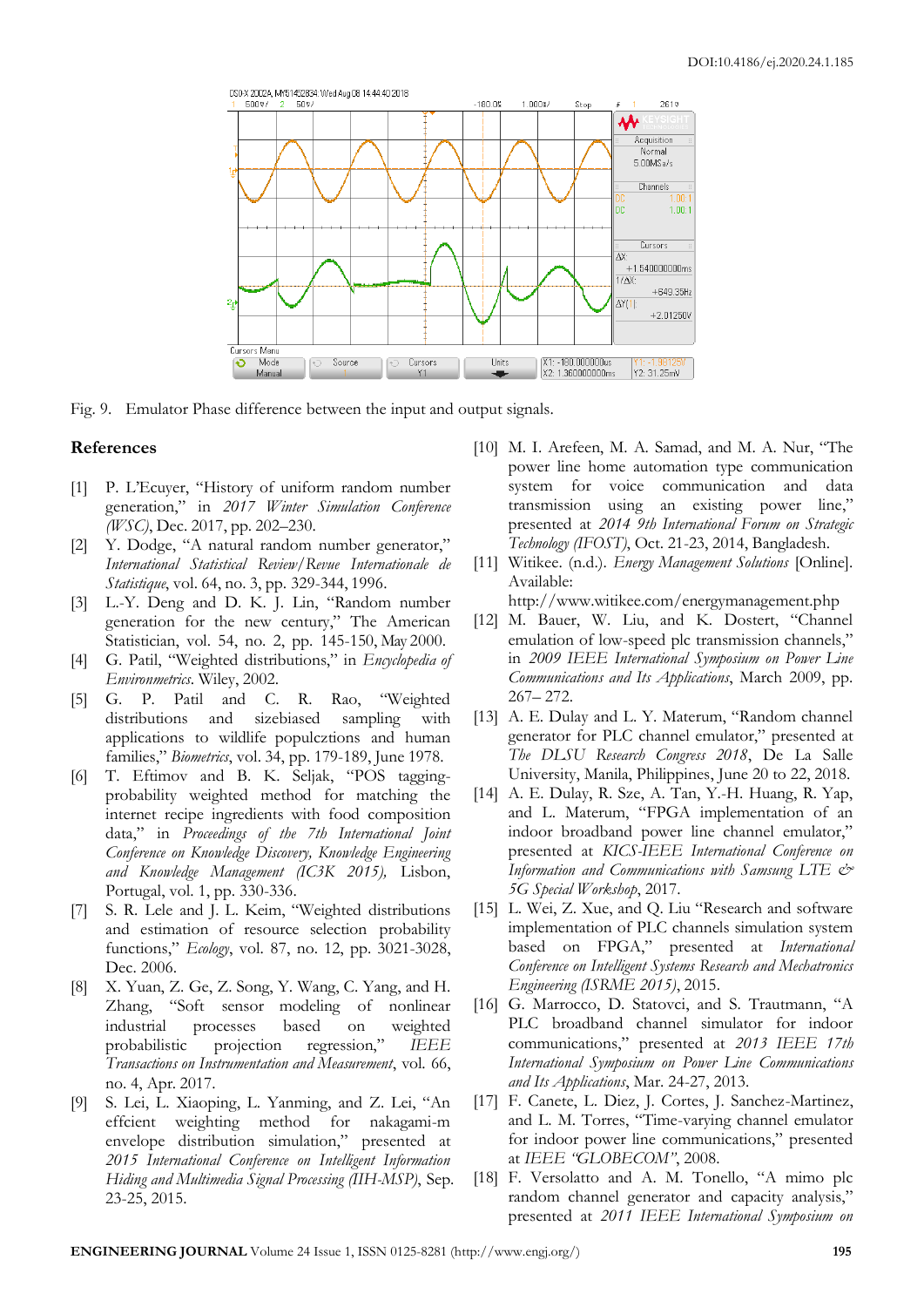*Power Line Communications and Its Applications*, Apr. 3- 6, 2011, Udine, Italy.

- [19] F. Gruber and L. Lampe, "On PLC channel emulation via transmission line theory," presented at *2015 IEEE International Symposium on Power Line Communications and Its Applications (ISPLC)*, Austin, Texas, Mar. 29-Apr. 1, 2015.
- [20] E. Takmaz, "Impedance, attenuation and noise measurements for power line communication," presented at *2016 4th International Istanbul Smart Grid Congress and Fair (ICSG)*, Istanbul, Turkey, Apr. 20- 21, 2016.
- [21] T.-E. Sung, "Weighted OFDM and MDFB for embedded PLC over time varying block transmission," presented at *International Conference on Signal Processing Systems*, 2009.
- [22] F. J. Canete, J. A. Cortes, L. Diez, and J. T. Entrambasaguas, "A channel model proposal for indoor power line communications," *IEEE Communications Magazine*, vol. 49, no. 12, pp. 166– 174, Dec. 2011.
- [23] R. M. Perez, "List of commonly used appliances in Lipa City, Batangas, Philippines," Feb. 28, 2018.
- [24] A. M. Picorone, L. R. Amado, and M. V. Ribeiro, "Linear and periodically time-varying PLC channels estimation in the presence of impulsive noise," in *ISPLC2010*, March 2010, pp. 255–260.
- [25] I. I. Lázaro, A. Álvarez, and J. Anzurez, "Identification of linear periodically time-varying systems based on hartley series," in *Proceedings of the World Congress on Engineering and Computer Science 2012 Vol II WCECS 2012*, October 24-26, 2012, San Francisco, USA, 2012.
- [26] L. González-Sotres, P. Frías, and C. Mateo, "Power line communication transfer function computation in real network configurations for performance analysis applications," *IET Communications*, vol. 11, no. 6, pp.897-904, 2017.
- [27] B. Singh and K. Sharma, "Transfer function and impulse response simulation of power line channel," *International Journal of Science and Research (IJSR)*, vol. 2, pp. 322-28, 2013.
- [28] F. J. Caiiete, L. Diez, J. A. Cortes, and J. T. Entrambasaguas, "Broadband modelling of indoor power-line channels," *IEEE Transactions on Consumer Electronics*, vol. 48, no. 1, pp.175-183, 2002.
- [29] Y. R. D. Chariag and J-C. Le Bunetel, "A method to construct equivalent circuit from input impedance of household-appliances," International Journal on Communications Antenna and Propagations, vol. 2, no. 4, Aug. 2012.
- [30] I. H. Cavdar, "Performance analysis of FSK power line communications systems over the time-varying channels: Measurements and modeling," *IEEE Transactions on Power Delivery*, vol. 19, no. 1, Jan. 2004.
- [31] A. Dulay, J. J. S. Cadungon, G. M. I. Osena, and J. J. V. Tan, "Emulation of narrowband channel based on transmission line model," presented at *2nd Advanced Research in Electrical and Electronic Engineering Technology (ARIEET)*, Jakarta, Indonesia, Dec. 12-14, 2017,
- [32] K. H. Tsoi, K. H. Leung, and P. H. W. Leong, "Compact FPGA-based true and pseudo random number generators," in *11th Annual IEEE Symposium on Field-Programmable Custom Computing Machines, 2003, FCCM 2003*, April 2003, pp. 51–61.
- [33] Rishabh. (2013). Code Theory [Online]. Available: http://codetheory.in/weighted-biased-randomnumbergeneration-with-javascript-based-onprobability/
- [34] D. Biebighauser. (2000). Testing Random Number Generators [Online]. Available: http://wwwusers.math.umn.edu/~garrett /students/reu/pRNGs.pdf
- [35] Groebner, D. F., Shannon, P. W., Fry, P. C., and Smith, K. D. "Business Statistics (A Decision-Making Approach), 6th Edition," 2005

 $\bullet$